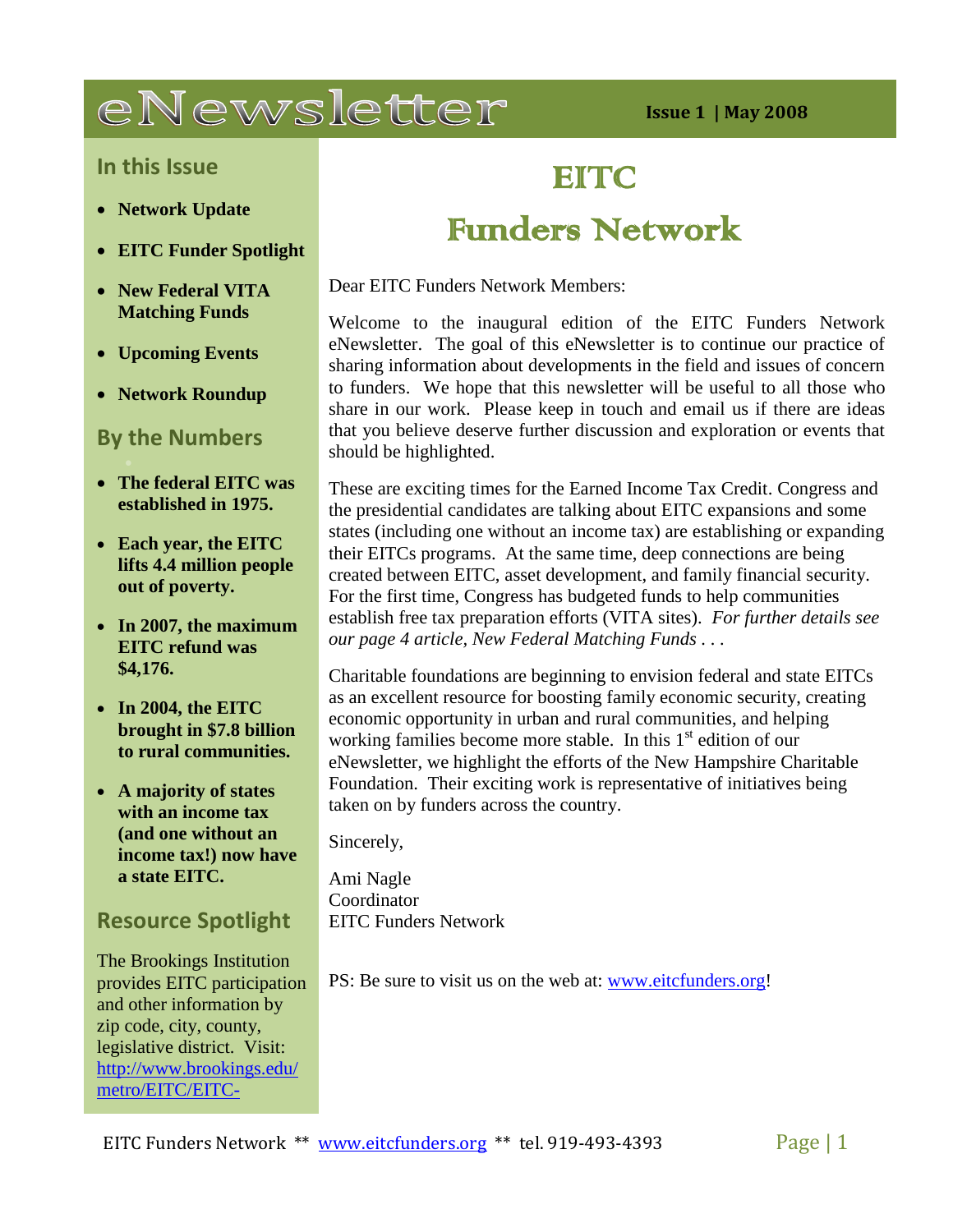**June 3, 2008—** Conference call on Developments in State and Local EITCs.

**Summer 2008—** Conference call on EITC, Assets, and Microenterprise in Indian Country.

## **Summer 2008—**

Conference call on potential expansions of the federal EITC.

**September 11, 2008—** EITC, Assets, and Microenterprise Funders Network Breakfast Reception at the Asset Learning Conference in Washington, D.C.

**Please contact the EITC Funders Network for more information on these events**

**Email: info@eitcfunders.org**



# **New Hampshire Charitable Foundation**

Deborah Schachter**,** Senior Program **Officer** 

Email: [ds@nhcf.org](mailto:ds@nhcf.org) Web: [www.nhcf.org](http://www.nhcf.org/)

*Tell me about your Earned Income Tax Credit (EITC) program. Why did the foundation decide to take on EITC work?* 

In 2003, the New Hampshire Charitable Foundation was approached by the Annie E. Casey Foundation as part of their National Tax Assistance for Working Families campaign. It was clear from the very beginning that a small investment in this work could bring a huge return. Our interest in EITC dovetailed well with our efforts to support low-income communities and an interest in economic justice. Our grant support catalyzed the formation of the NH Statewide EITC Alliance, spearheaded by the University of New Hampshire Cooperative Extension.

#### *What is the charge of the NH Statewide EITC Alliance?*

The Alliance works to encourage the growth and coordination of local coalitions, to inform and link local volunteer tax preparation activities, and to foster EITC awareness, sharing of best practices, media, research and cooperation state-wide. Our grant dollars to the Alliance contribute to both state-wide and local community coalition efforts, and enable technical assistance, networking, state marketing materials, a website, radio and TV EITC messaging campaigns, printed educational materials, outreach to businesses, and more.

There are currently eight local coalitions in the Alliance, as well as three universities with VITA sites, a statewide entity that promotes Individual Development Accounts, a Legal Advice and Referral Center, Center for Community Economic Development & Disability and of course the Internal Revenue Service. The work reaches both rural and urban areas. In all, the New Hampshire Charitable Foundation and our donors have put over \$190,000 into EITC-related efforts over the past five years. During this same period, EITC dollars flowing to NH's low-income working families have topped \$100 million annually. We are really grateful for the generous donors who have assisted us in helping to make this possible. We also recognize that EITC dollars translate into an important economic stimulus for our state, especially important in these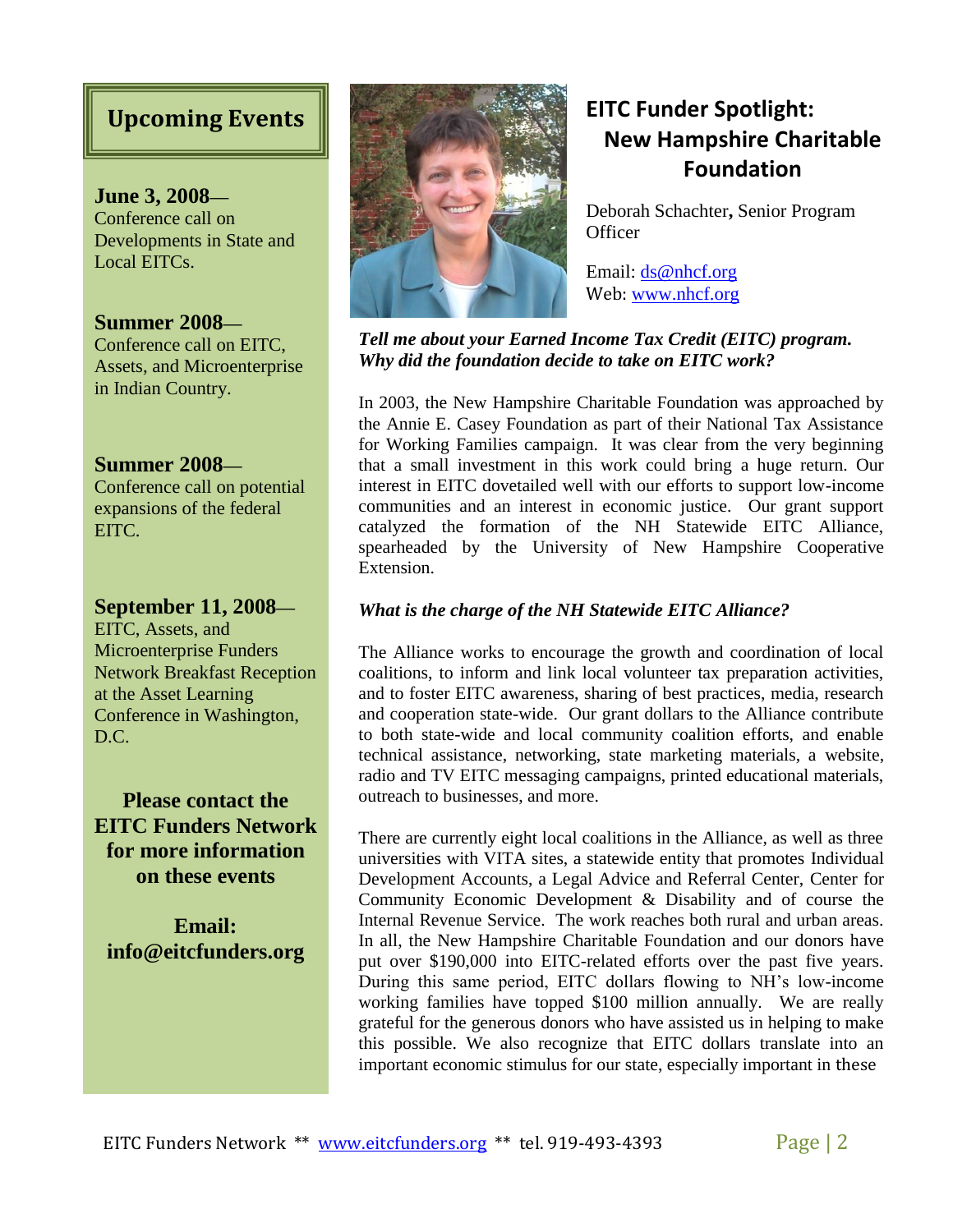# **EITC Funders Network Round Up**

#### **Rural America—**In

December 2007, funders from across the nation came together to explore efforts to promote the EITC in rural America. The goals of the meeting were: (1) to raise awareness of the challenges and opportunities faced by rural communities in promoting the EITC and family economic success; (2) to provide an opportunity for funders to engage in a dialogue about how EITC and economic opportunity work might be expanded in rural and Native American communities; and (3) to create a dialogue among funders interested in working together to address economic challenges faced by families in rural and Native American communities.

For more information about the meeting or to download meeting notes visit our website, [http://www.eitcfunders.org](http://www.eitcfunders.org/) 

# **EITC, Asset, and**

**Microenterprise—**On January 17, 2008 the EITC Funders Network, the Asset Funders Network, and the Microenterprise Funders Network held a joint briefing in New York City on efforts to combine these three important strategies.

tougher economic times—revenues that support our families but also that boost spending that supports NH jobs and NH businesses, especially in lower income communities.

## *What have been the most gratifying and challenging aspects of your EITC grantmaking?*

Most gratifying has been the knowledge that some of our local efforts are really innovative: piloting of an employer-based free tax preparation model, piloting a reduced cost refund anticipation loan alternative, and so on. And certainly, the Alliance can feel proud of its role in fostering the creation of new local coalitions, and in continuing to expand awareness of and participation in the EITC program across the state.

The biggest challenge is probably sustainability. Given the high rate at which households cycle in and out of eligibility, and the many barriers to low income workers accessing their full EITC benefits (including the lure of costly commercial preparers), there is almost certainly a need, long term, for both statewide and local advocacy and outreach. How to diversify funding and create capacity to staff these efforts into the future remains a question.

## *Are there EITC issues you have been struggling with that you would be interested to hear your colleagues or the field address?*

I would welcome ideas to render this EITC payment more automatic. If the forthcoming tax stimulus payments to roughly 117 million taxpayers can be issued without requiring any special forms or request from qualifying filers, it is hard to see why EITC could not be handled in a similarly automated fashion.

Short of automatic payments, taking voluntary tax preparation to the people makes perfect sense. I'd be very interested in exploring ways to ensure that mobile sites are licensed by the IRS as needed to facilitate outreach to EITC eligible taxpayers at their workplaces and other places where people gather. We have many small businesses in NH, and know from a survey of NH employers, as well as our efforts to pilot workplace EITC outreach, that many employers would welcome this service on site for their employees.

It also seems to me that while broad-scale messages on TV, radio and the like can be valuable, it also makes perfect sense to take the message to the people in more targeted ways. While the Alliance has worked with human service providers, employers, and others in NH to do just this, I would be very interested in innovative marketing mechanisms that other states and communities have used to reach eligible households where they work, shop, play, socialize, etc.